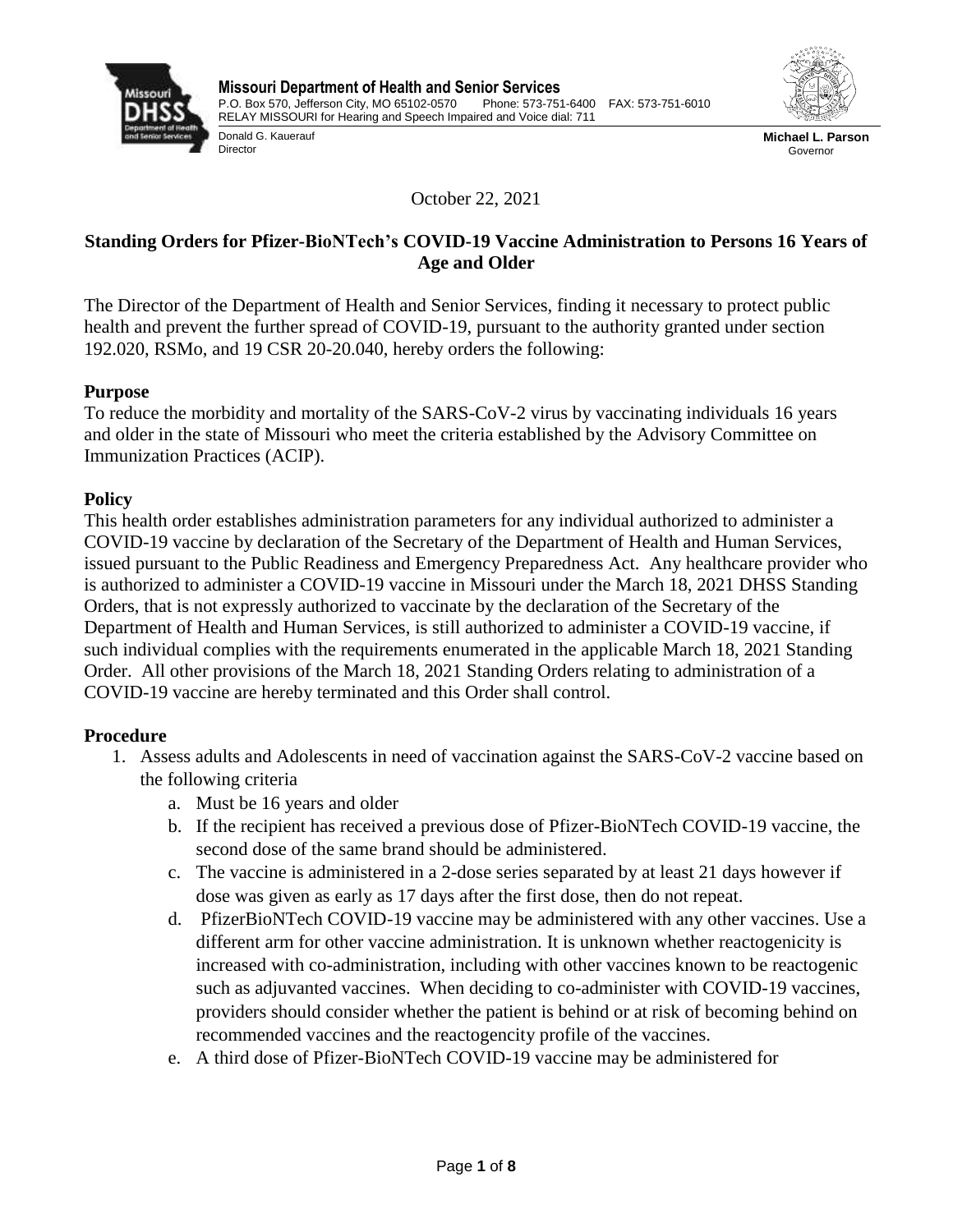certain individuals 16 years and older with moderate to a severe immune compromise due to a medical condition or recipe of immunosuppressive medication or treatments including but not limited to

- Immune compromised due to undergone solid organ transplantation and taking immune suppressing medications
- Immune compromised active treatment for solid tumor and hematologic malignancies
- Immune compromised receipt of CAR-T cell or hematopoietic stem cell transplant (within 2 years of transplantation or taking immunosuppression therapy)
- Moderate to severe primary immunodeficiency (eg., DiGeorge, Wiskott-Aldrich Syndromes)
- Immune compromised due to Advanced or untreated HIV infection
- Immune compromised due to "Active treatment with high-dose corticosteroids or other drugs that may suppress immune response: highdose corticosteroids (ie., $\geq 20$  mg prednisone or equivalent per day), alkylating agents, antimetabolites, transplant-related immunosuppressive drugs, cancer chemotherapeutic agents classified as severely immunosuppressive, tumor-necrosis (TNF) blocker or other biologic agents that are immunosuppressive or immunomodulatory"
- f. A Booster dose of Pfizer-BioNTech COVID-19 vaccine **should** be administered to the following groups at least 6 months after completing their Pfizer-BioNTech primary series (i.e., the first 2 doses of a COVID-19 vaccine):
	- people aged 65 years and older
	- residents aged 18 years and older in long-term care settings
	- people aged 50–64 years with underlying medical conditions [\(https://www.cdc.gov/coronavirus/2019-ncov/need-extra-precautions/people-with](https://www.cdc.gov/coronavirus/2019-ncov/need-extra-precautions/people-with-medical-conditions.html)[medical-conditions.html\)](https://www.cdc.gov/coronavirus/2019-ncov/need-extra-precautions/people-with-medical-conditions.html)
- g. A Booster dose of Pfizer-BioNTech COVID-19 vaccine **may** be administered to the following groups, at least 6 months after completing their Pfizer-BioNTech primary series (i.e., the first 2 doses of a COVID-19 vaccine), based on their individual benefits and risks:
	- people aged 18–49 years with [underlying medical conditions](https://www.cdc.gov/coronavirus/2019-ncov/need-extra-precautions/people-with-medical-conditions.html) [\(https://www.cdc.gov/coronavirus/2019-ncov/need-extra-precautions/people-with](https://www.cdc.gov/coronavirus/2019-ncov/need-extra-precautions/people-with-medical-conditions.html)[medical-conditions.html\)](https://www.cdc.gov/coronavirus/2019-ncov/need-extra-precautions/people-with-medical-conditions.html)
	- people aged 18–64 years at increased risk for COVID-19 exposure and transmission because of occupational or institutional setting\*
	- First responders (healthcare workers, firefighters, police, congregate care staff)
	- Education staff (teachers, support staff, daycare workers)
	- Food and agriculture workers
	- Manufacturing workers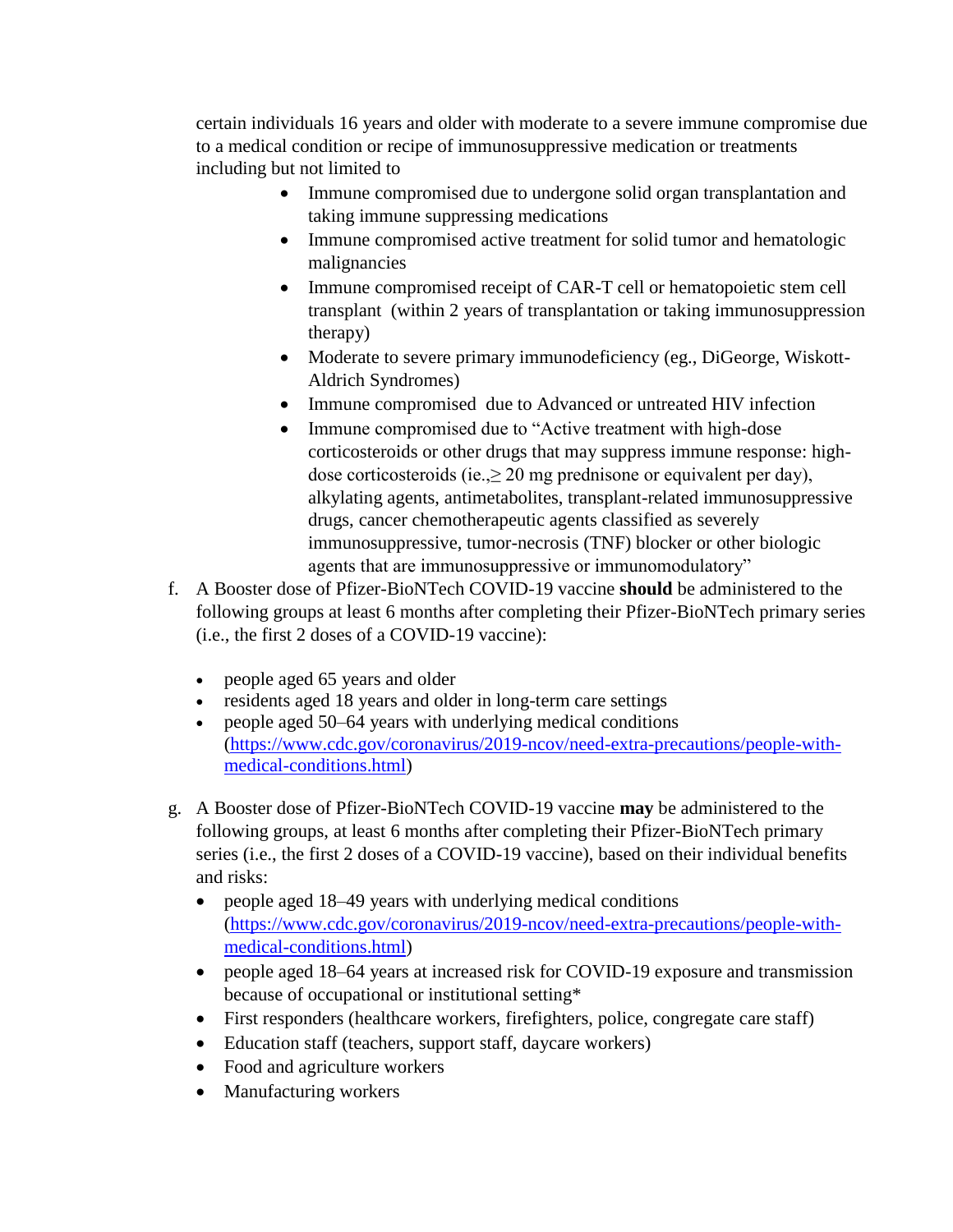- Corrections workers
- U.S. Postal Service workers
- Public transit workers
- Grocery store workers
- 2. Screen all adults and adolescents for contraindication and precautions for the SARS-CoV-2 vaccine
	- a. Contraindications
		- i. Under 16 years of age
		- ii. Do not give the SARS-CoV-2 vaccine to an individual who has experienced a serious reaction\* (e.g., anaphylaxis) to a prior dose of SARS-CoV-2 vaccine or to any of its components. For more information on vaccine components, refer to the manufactures' package insert <https://www.fda.gov/media/144413/download>
		- iii. Do not give the SARS-CoV-2 vaccine to an individual who has had an immediate allergic reaction of any severity to a previous dose of any mRNA COVID-19 vaccine or any of its components (including polyethylene glycol (PEG)\*\*

\*Immediate allergic reaction to a vaccine or medication is defined as any hypersensitivity-related signs or symptoms consistent with urticarial, angioedema, respiratory distress (e.g., wheezing, stridor), or anaphylaxis that occur within four hours following administration of vaccine or Interim Clinical Considerations for Use of mRNA COVID-19 Vaccines Currently Authorized in the United States at [https://www.cdc.gov/vaccines/covid-19/info-by-product/clinical](https://www.cdc.gov/vaccines/covid-19/info-by-product/clinical-considerations.html#Contraindications)[considerations.html#Contraindications](https://www.cdc.gov/vaccines/covid-19/info-by-product/clinical-considerations.html#Contraindications)

\*\* These individuals should not receive mRNA SARS-CoV-2 vaccine at this time unless they have been evaluated by an allergist-immunologist and it is determined that the person can safely receive the vaccine (e.g., under observation, in a setting with advanced medical care available)

### b. Precautions

- i. Moderate or severe acute illness with or without a fever
- ii. Severe allergic reaction\*\* (e.g., anaphylaxis) to a previous dose of any vaccine (not including Pfizer-BioNTech COVID-19 Vaccine)
	- Action
		- a. Assess the risk of vaccination
		- b. Observe patient for 30 minutes following vaccination
- iii. Polysorbate allergy is a precaution to Pfizer-BIONTech COVID-19 vaccine(due to potential cross-reactivity hypersensitivity with the vaccine ingredient PEG)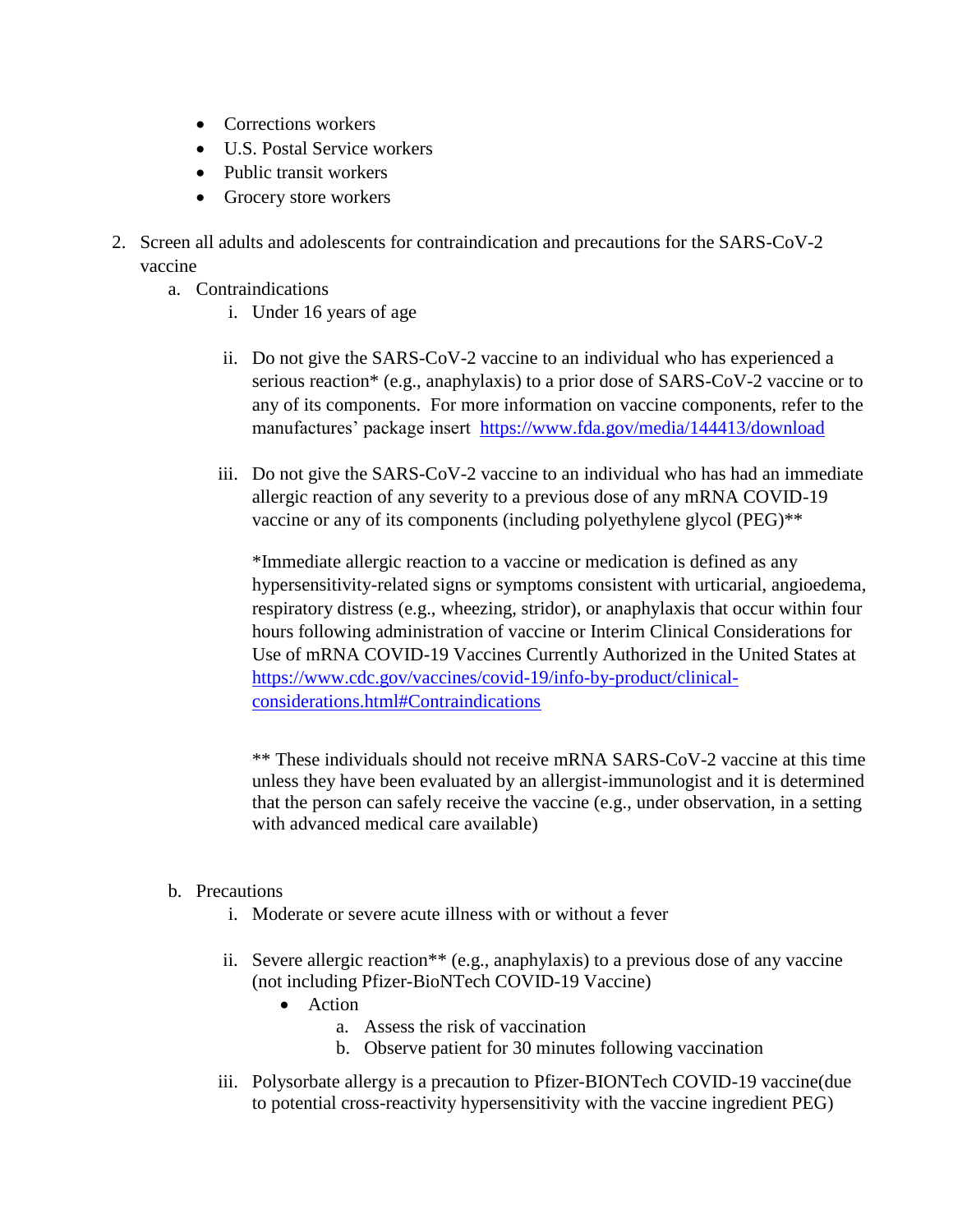- iv. Severe allergic reaction \*\* (e.g. Anaphylaxis) to a medication that is injectable
	- Action
		- a. Assess the risk of vaccination
		- b. Observe patient for 30 minutes following vaccination
- v. Delay vaccination in individuals in community or outpatient settings who have a known SARS-CoV-3 exposure until quarantine period has ended, unless individual resides in congregate healthcare setting or resident of other congregate settings (e.g., correctional facilities, homeless shelter)
- vi. Defer vaccination for both symptomatic and asymptomatic COVID-19 patients until they have met criteria to discontinue isolation
- vii. Delay vaccination if the individual has had passive antibody therapy for COVID-19 until 90 days have passed from completion of said therapy
- viii. Delay vaccination if the individual has history of MIS-C or MIS-A until 90 days have passed from the MIS-C or MIS-A diagnosis

\*\* Providers may consider deferring vaccination with the mRNA SARS-CoV-2 vaccine at this time until individual has been evaluated by an allergistimmunologist and it is determined that the person can safely receive the vaccine (e.g., under observation, in a setting with advanced medical care available) depending on risk of exposure to SARS-CoV-2 or risk of severe disease or death due to COVID-19 for further guidance visit https://www.cdc.gov/vaccines/covid-19/info-by-product/clinical-considerations.html#Contraindications

- 3. Special Populations for which special counseling is recommended.
	- a. Pregnant females are recommended for vaccine depending on
		- i. Level of COVID-19 community transmission (risk of acquisition)
		- ii. Personal risk of contraction COVID-19 to her and potential risks to the fetus
		- iii. The efficacy of the vaccine
		- iv. The known side effects of the vaccine
		- v. The lack of data about the vaccine during pregnancy
	- b. Lactating (Breastfeeding) is not a contraindication to vaccination
	- c. Immunocompromised
		- i. Persons with HIV infection, other immunocompromising conditions, or who take immunosuppressive medications or therapies
		- ii. Data not currently available to establish safety and efficacy of vaccine in these groups
		- iii. These individuals may still receive COVID-19 vaccine unless otherwise contraindicated
		- iv. Individuals should be counseled about: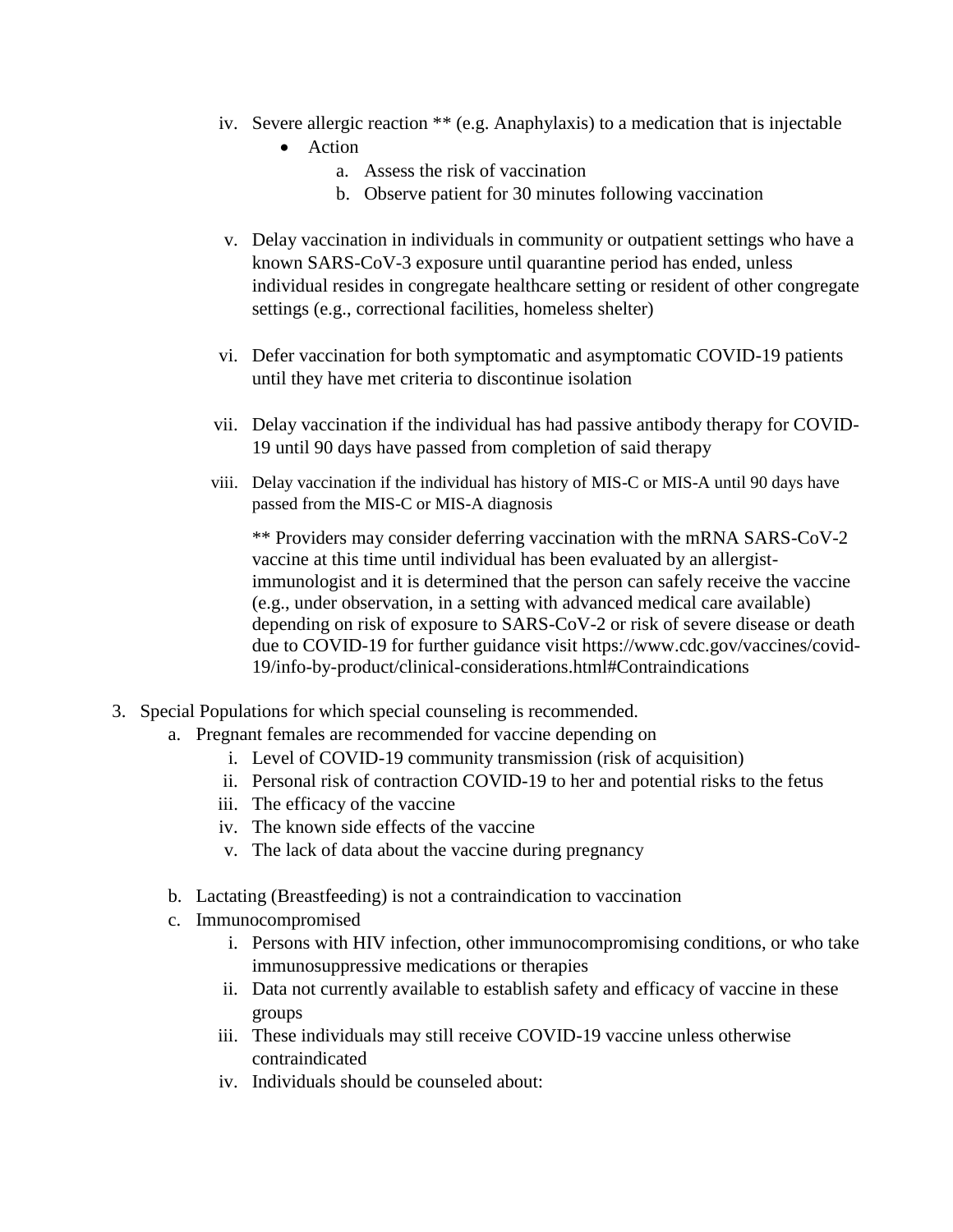- Unknown vaccine safety and efficacy profiles in immunocompromised persons
- Need to continue to follow all current guidance to protect themselves against COVID-19
- $\bullet$  Have individuals seeking a 3<sup>rd</sup> dose of the mRNA PfizerBioNTech COVID-19 vaccine complete the Additional mRNA COVID-19 Vaccine Dose Attestation statement
- 4. Routine testing for pregnancy or Antibody testing is not recommended prior to vaccination
- 5. Provide
	- a. Provide the Emergency Use Authorization (EUA) Fact Sheet
		- i. Provide all patients (or in the case of minors or incapacitated adults their legal representative) with a copy of the Emergency Authorization Fact Sheet. Provide non-English language if one is available and desired; these can be found at: <https://www.fda.gov/media/144413/download>
	- b. Provide the Vaccine Information Statement (VIS)
		- i. Provide all patients (or in the case of minors or incapacitated adults their legal representative) with a copy of the most current federal Vaccine Information Statement (VIS). Provide non-English speaking patients with a copy of the VIS in their native language if one is available and desired; these can be found at [www.immunize.org](http://www.immunize.org/)

#### 6. Prepare

a. Choose the correct needle length and gauge for an intramuscular injection

| Gender and Weight of patient           | Needle Gauge | Needle Length          | Injection Site        |
|----------------------------------------|--------------|------------------------|-----------------------|
| Female or Male less than 130<br>pounds | $22 - 25$    | $5/8" - 1"$            | Intramuscular Deltoid |
| Female or Male 130-152 pounds          | $22 - 25$    | 1"                     | Intramuscular Deltoid |
| Female 153-200 pounds                  | $22 - 25$    | $1"$ -1 $\frac{1}{2}"$ | Intramuscular Deltoid |
| Male 153-260 pounds                    | $22 - 25$    | $1"$ -1 $\frac{1}{2}"$ | Intramuscular Deltoid |
| Female $200 +$ pounds                  | $22 - 25$    | $1\frac{1}{2}$         | Intramuscular Deltoid |
| Male $260 +$ pounds                    | $22 - 25$    | $1\frac{1}{2}$         | Intramuscular Deltoid |

- b. Prepare the PfizerBioNTech COVID-19 vaccine
	- i. Thaw the vaccine vial if frozen for 30 minutes at room temperature or for 3 hours in a refrigerator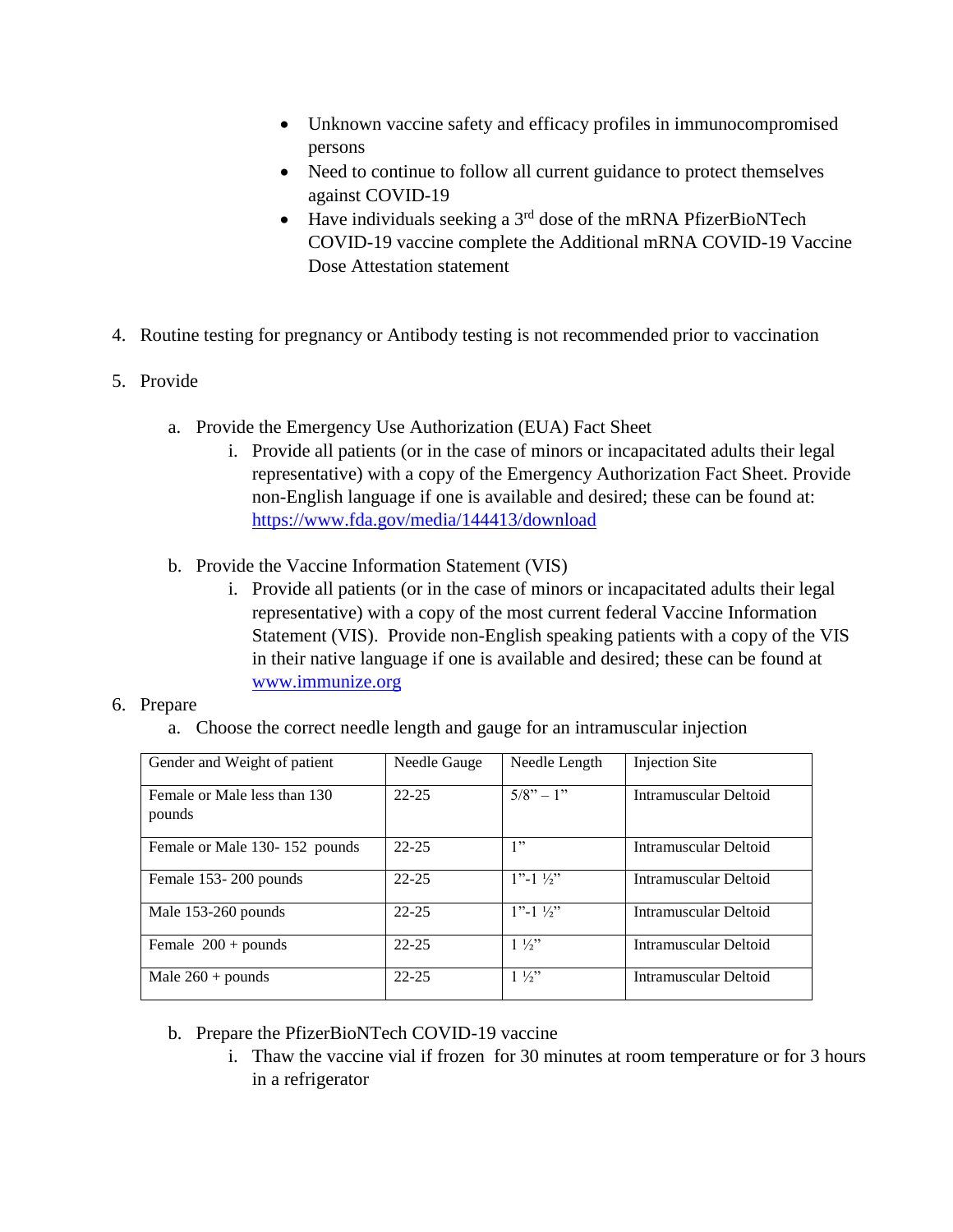- ii. Once thawed remove the cap of the Pfizer vaccine and inject 1.8 ml of 0.9% sodium chloride that comes in the ancillary kit of the vaccine
- iii. Gently invert the vaccine vial 10 times
- iv. Document date and time the vaccine was diluted on the Pfizer vaccine vial
- v. Clean top of Pfizer vaccine vial with alcohol prep pad and with draw 0.3ml of vaccine
- vi. Discard open vial after 6 hours or after all doses have been removed (Whichever comes first)
- vii. Due to production at the factory a  $6<sup>th</sup>$  dose may be removed. However any remaining vaccine that does not equal a full 0.3ml dose should not be pooled with other remaining vaccine to obtain a full 0.3ml dose.
- 7. Administer

| Type of        | Age group         | <b>Dose</b> | Route         | <b>Instruction</b> | Dose schedule                        |
|----------------|-------------------|-------------|---------------|--------------------|--------------------------------------|
| vaccine        |                   |             |               |                    |                                      |
| Pfizer         | Individuals $16+$ | 0.3ml       | Intramuscular | Administer         | Give dose                            |
| *2 dose        |                   |             |               | vaccine in the     | $#1$ and $#2$ at least 21 days apart |
| series         |                   |             |               | Deltoid muscle     |                                      |
|                |                   |             |               | or the Vastus      |                                      |
|                |                   |             |               | Lateralis          |                                      |
| Pfizer         | Moderately to     | 0.3ml       | Intramuscular | Administer         | Give dose                            |
| $**3$ dose     | severely immune   |             |               | vaccine in the     | $#1$ and $#2$ at least 21 days apart |
| series         | compromised       |             |               | Deltoid muscle     | #2 and #3 at least 28 days apart     |
|                | individuals $16+$ |             |               | or the Vastus      |                                      |
|                |                   |             |               | Lateralis          |                                      |
| **Pfizer       | Adults 18+        | 0.3ml       | Intramuscular | Administer         | Give booster dose at least 6 months  |
| <b>Booster</b> |                   |             |               | vaccine in the     | from the last dose in the series     |
| dose           |                   |             |               | Deltoid muscle     |                                      |
|                |                   |             |               | or the Vastus      |                                      |
|                |                   |             |               | Lateralis          |                                      |

\*Patients who do not receive the  $2<sup>nd</sup>$  vaccination dose at 21 days should still receive that  $2<sup>nd</sup>$  dose as soon as possible thereafter.

\*\*If the same vaccine that the person received previously is not available, a mixed series of mRNA COVID-19 or a dose of Janssen COVID-19 vaccine may be administered spaced appropriately apart according to the most recent clinical guidelines that can be found here <https://www.cdc.gov/vaccines/covid-19/clinical-considerations/covid-19-vaccines-us.html> .

All vaccine recipients should be monitored for at least 15 minutes following each vaccination dose.

8. Document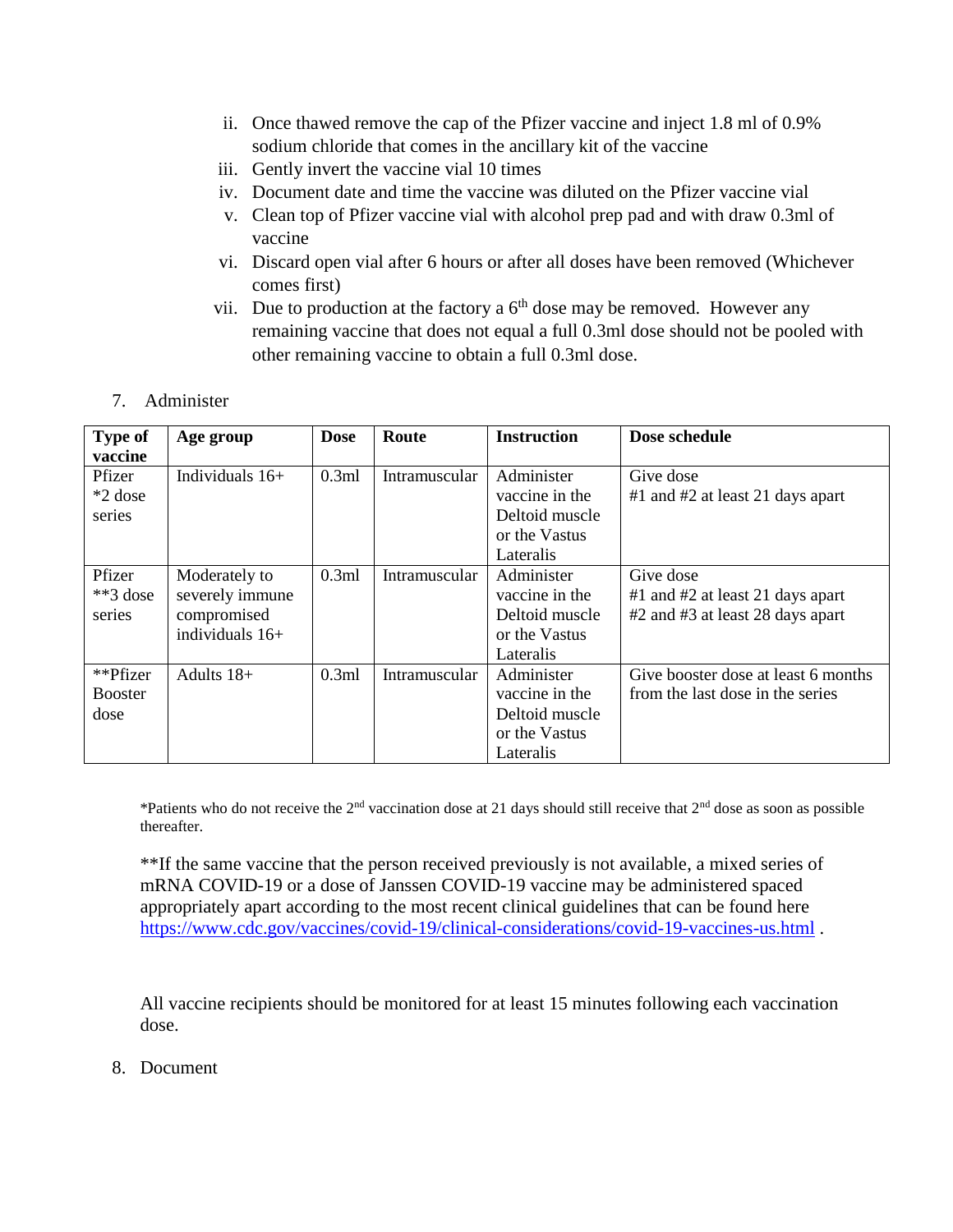- a. Consent Form: Record the date the vaccine was administered, the manufacturer and lot number, the vaccination site and route, the vaccine dosage, and the name and title of the person administering the vaccine. Document the VIS given, and VIS publication date.
- b. Immunization Record Card: Record the date of vaccination, and the name/location of the administering clinic and supply to recipient at time of vaccination.
- c. Documentation of the vaccination in Missouri's immunization information system-ShowMeVax within 24-48 hours following vaccination
- 9. Emergency Protocols
	- a. If a patient experiences itching and swelling confined to the injection site where the vaccination was given, apply a cold compress to the injection site. Observe patient closely for the development of generalized symptoms until symptoms subside.
	- b. If symptoms are generalized (generalized itching, redness, urticaria (hives); or include angioedema (swelling of the lips, face, or throat); shortness of breath; shock; or abdominal cramping; call 911 and notify the patient's physician. Notifications should be done by a second person while the primary healthcare professional assesses the airway, breathing, circulation and level of consciousness of the patient. Vital signs (heart rate, respirations and Blood Pressure, pulse ox) should be taken every 5 minutes.
		- i. First-line treatment of an anaphylactic reaction is to administer Epinephrine 1:1000 dilution intramuscularly adult dose 0.3ml to 0.5ml with maximum dose of 0.5ml; or
		- ii. To administer Epinephrine auto-injector (0.3ml)
		- iii. For hives or itching, you may also administer diphenhydramine (orally or intramuscular with a standard dose of 25-50mg.) or hydroxyzine (standard oral dose is 25mg -100mg or 0.5-1.0 mg/kg.
		- iv. Monitor the patient closely until EMS arrives. Monitor blood pressure and pulse every 5 minutes.
		- v. If EMS has not arrived and symptoms are still present, repeat dose of epinephrine every 5-15 minutes for up to 3 doses depending on patient's response.
		- vi. Record the patient's reaction to the vaccine (e.g., hives, anaphylaxis), all vital signs, and medications administered to the patient, including time dosage, response, and the name of the medical personnel who administered the medication and other relevant clinical information. Report the incident to the Vaccine Adverse Event Reporting System (VAERS) at <https://vaers.hhs.gov/reportevent.html> or call 1-800-822-7967.
		- vii. Notify the patient's primary care physician.